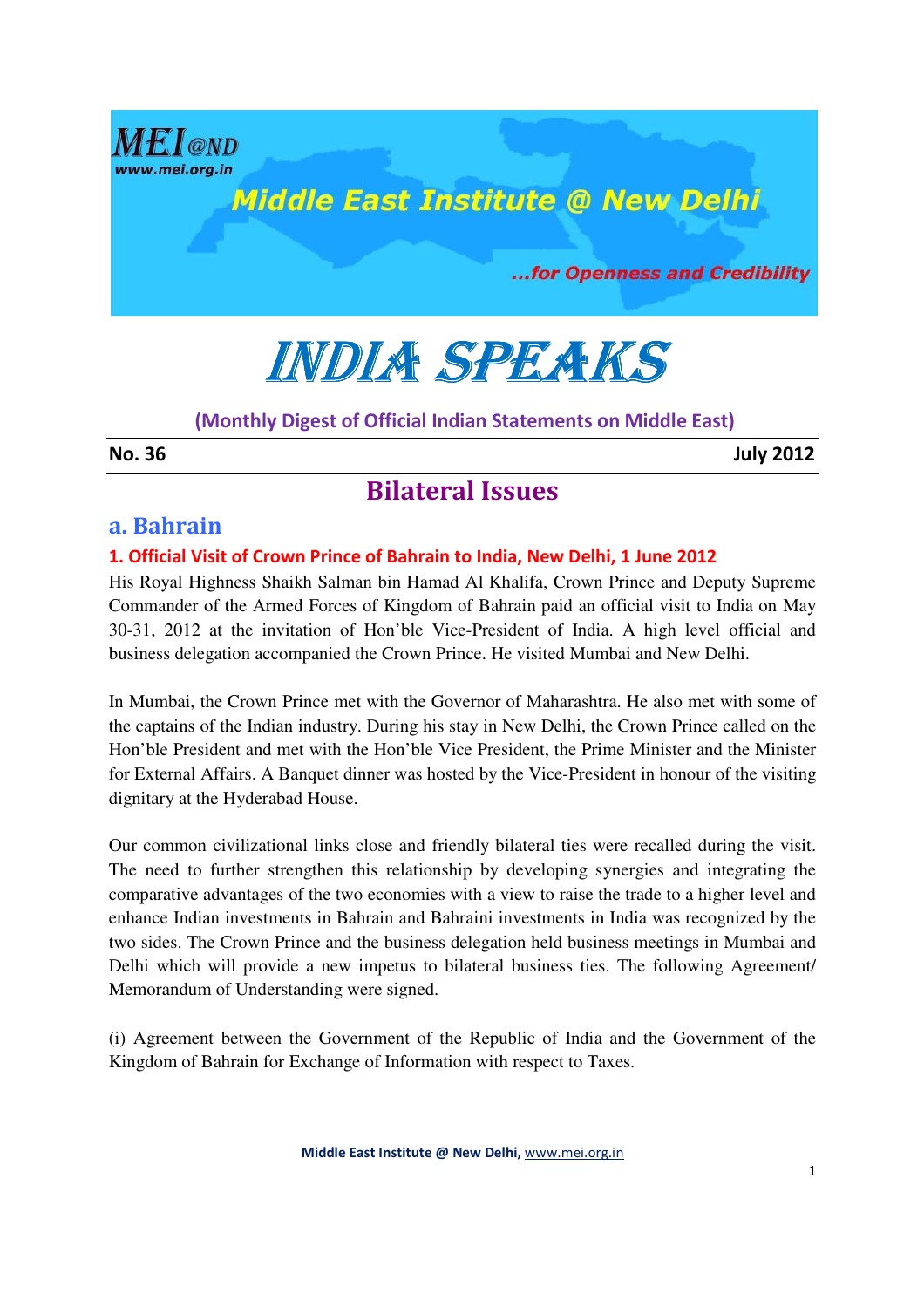(ii) Memorandum of Understanding between Government of the Republic of India and Government of the Kingdom of Bahrain on Cooperation in the Field Of Information and Communication Technology.

4. Both sides agreed on the importance of maintaining high-level contacts and increase the frequency of interactions in order to broaden and deepen bilateral ties. The Indian leadership expressed its appreciation to the HRH the Crown Prince and the Kingdom of Bahrain in ensuring the safety and well-being of the Indian community in Bahrain. Issues of mutual concern in the region were discussed and the importance attached by India to peace and stability in the entire region was emphasized. Both sides also underlined the need to resolve all differences through peaceful dialogue and without recourse to violence.

5. His Royal Highness the Crown Prince of the Kingdom of Bahrain thanked the President, the Vice-President and the Prime Minister and the External Affairs Minister for the warm reception and gracious hospitality accorded to him and his delegation.

*Source: Ministry of External Affairs, New Delhi, http://www.mea.gov.in/mystart.php?id=530219588*

# 2. India Signs Agreement with Bahrain for Exchange of Information with Respect to Taxes, New Delhi, 1 June 2012

India signed an Agreement with the Government of the Kingdom of Bahrain for the Exchange of Information with respect to taxes (TIEA), here yesterday. The Agreement was signed by Mr. Namo Narain Meena, Minister of State for Finance (Expenditure and Financial Affairs) on behalf of Government of India and H.E. Kamal Ahmad, Minister for Transportation and Acting CEO of the Economic Development of Bahrain on behalf of Government of the Kingdom of Bahrain.

The Agreement is based on international standards of transparency and exchange of information. It incorporates provisions for effective exchange of information including banking information between tax authorities of the two countries. It has been provided that the Exchange of Information shall be on request and without regard to the domestic interest.

The Agreement will enhance mutual co-operation between the two countries by having effective exchange of information in tax matters.

*Source: Press Information Bureau, New Delhi, http://pib.nic.in/newsite/erelease.aspx?relid=84647*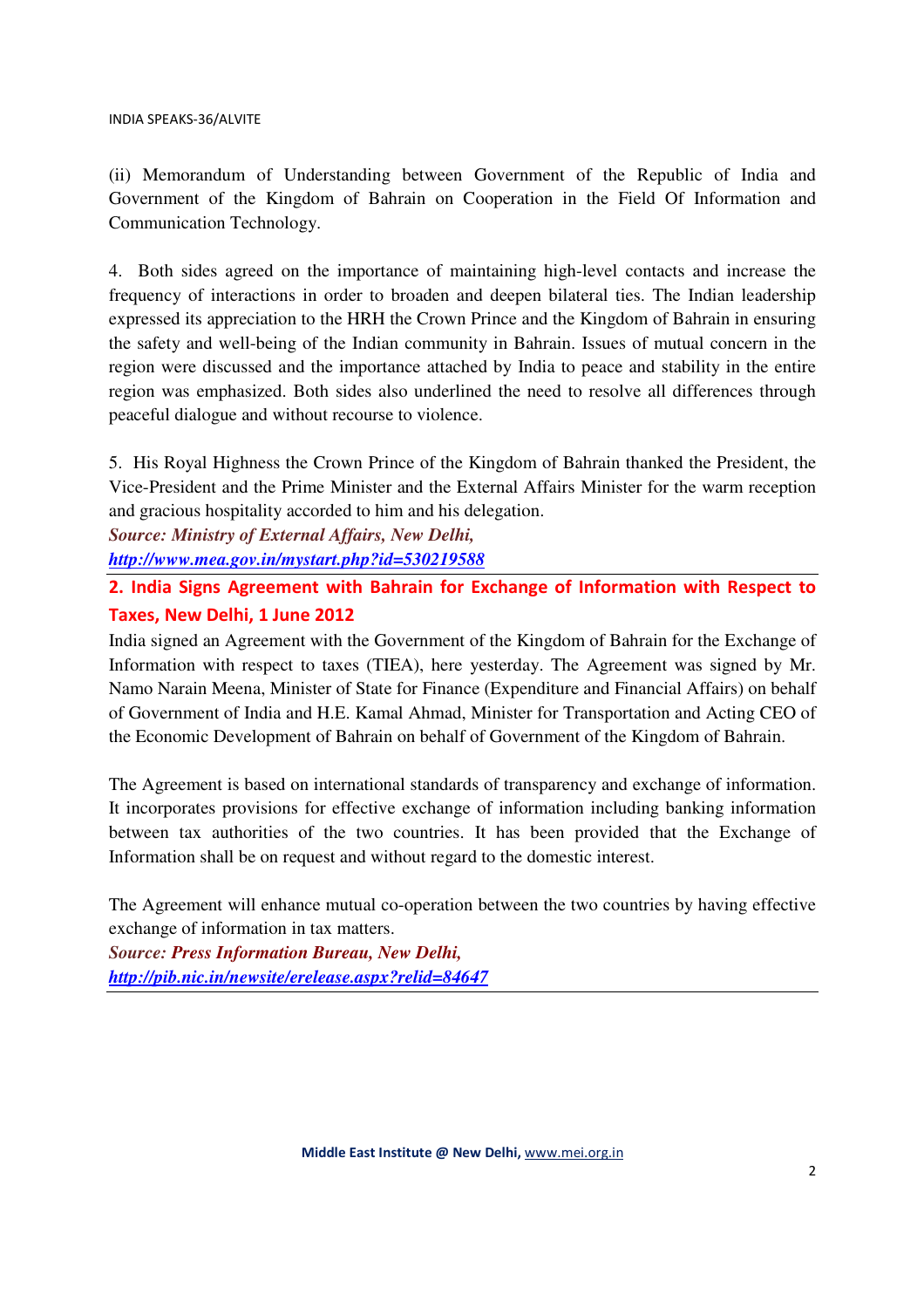# b. Egypt

# 3. An Exhibition of Paintings from Artists from South Asia at El Bab Gallery, Cairo Opera House 14-27 June, 2012, Cairo, 7 June 2012

The Maulana Azad Centre for Indian Culture (MACIC), Embassy of India, Cairo will be organizing a unique exhibition by 28 artists of South Asia at the prestigious El Bab gallery from 14-27 June 2012. The exhibition will be inaugurated on Thursday, 14 June 2012 at 7 PM by H.E Dr Mohamed Saber Arab, Minister of Culture of the Arab Republic of Egypt and H.E Mr. R. Swaminathan, Ambassador of India to Egypt in the presence of South Asian Ambassadors. Dr Salah El Meligy, Chairman of the Fine Arts Sector of the Ministry of Culture and Suchitra Durai, Director, MACIC will attend the inauguration.

The exhibition comprises 28 paintings by a group of young and up-coming artists from the eight countries belonging to the South Asian Association for Regional Cooperation (SAARC) - Afghanistan, Bangladesh, Bhutan, India, Maldives, Nepal, Pakistan and Sri Lanka – as well as Myanmar. This is the outcome of a South Asian artists camp organized by the Indian Council for Cultural Relations (ICCR) in March 2010 at Puducherry, a city-state located on India's southeastern Coromandel coast. The first such camp was held by ICCR a couple of years ago in the desert city of Jaisalmer, Rajasthan, which was called 'Jaisalmer Yellow'. This time, in a reference to the warm blue skies and waters off the Puducherry coast, the exhibition is titled 'Puducherry Blue'. This is the first time that the exhibition is travelling outside South Asia, which signals the importance attached by India to our Egyptian audience.

During the inauguration, a souvenir publication on the year-long celebrations of the 150th birth anniversary of Rabindranath Tagore held in Egypt in 2011-2012 will also be released. The book, which is in both English and Arabic, is expected to serve as both a record of our activities as well as a reference for students of Tagore in India, Egypt and elsewhere.

*Source: Embassy of India, Cairo,* 

*http://www.indembcairo.com/Web%20Pages/Archives%20Eng%202012/June%2007.htm*

4. Mr. Navdeep Singh Suri appointed as the next Ambassador of India to Egypt, New Delhi, 14 June 2012

Mr. Navdeep Singh Suri, presently Joint Secretary in the Ministry of External Affairs, has been appointed as the next Ambassador of India to the Arab Republic of Egypt.

He is expected to take up his assignment shortly.

*Source: Ministry of External Affairs, New Delhi, http://www.mea.gov.in/mystart.php?id=530219623*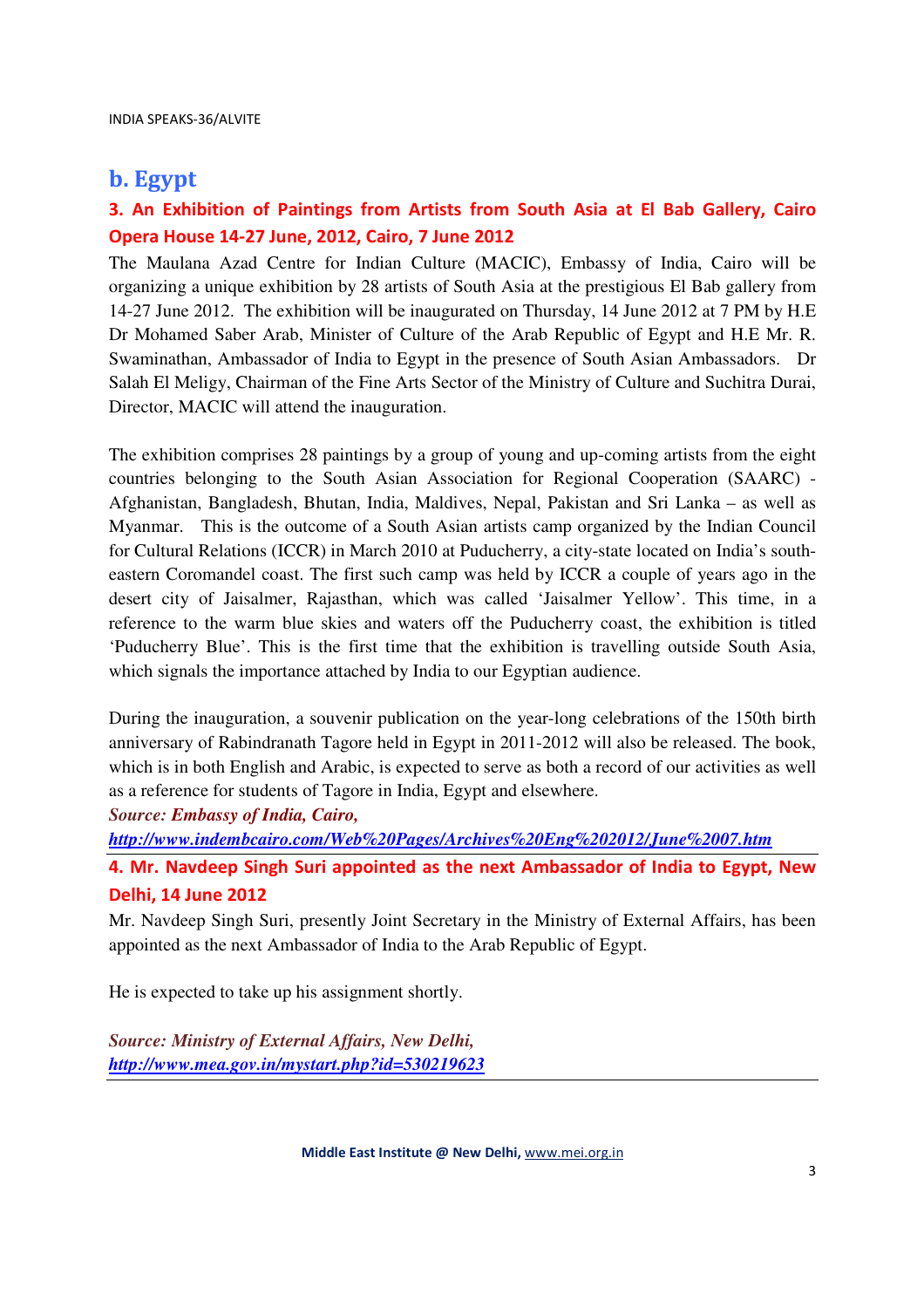# 5. Statement by Official Spokesperson on presidential elections in Egypt, New Delhi, 25 June 2012

In response to a question, the official spokesman said:

Egypt has successfully conducted its presidential elections. We respect and welcome the verdict of the people of Egypt and extend our congratulations to them and President – elect Dr. Mohamed Morsi. We wish the new President all success and reiterate our readiness for enhancing bilateral co–operation

*Source: Ministry of External Affairs, New Delhi, http://www.mea.gov.in/mystart.php?id=530319671*

6. The Indian President warmly congratulates H.E. Dr. Mohamed Morsi, New Delhi, 26 June 2012

Following is the text of the message:

Excellency,

Please accept my hearty congratulations on your election as the President of the Arab Republic of Egypt.

India is happy to see democracy taking deeper roots in Egypt. I am confident that under your able leadership Egypt will continue to prosper and take many strides forward in order to fulfil the aspirations of the people of your great country. We look forward to working with you in strengthening the warm and friendly relations between India and Egypt.

Please accept, Excellency, the assurances of my highest consideration.

*Source: Embassy of India, Cairo,* 

*http://www.indembcairo.com/Web%20Pages/Archives%20Eng%202012/June%2026.htm*

7. The PM of India conveys his heartiest congratulations to H.E. Dr. Mohamed Morsi, New Delhi, 27 June 2012

Following is the text of the message:

"Excellency,

I take this opportunity to extend to you my heartiest congratulations on your election as the President of the Arab Republic of Egypt. I wish you all success in your challenging responsibilities to shape the future of the democratic process in Egypt.

India and Egypt have always enjoyed warm and friendly relations, which we greatly cherish. I am confident that, under your able leadership, relations between our two countries will further expand and diversify. I look forward to working closely with you in this endeavour.

On behalf of the Government and the people of India, I would also like to convey to you our best wishes for your good health and well being and for the progress and prosperity of the friendly people of the Arab Republic of Egypt.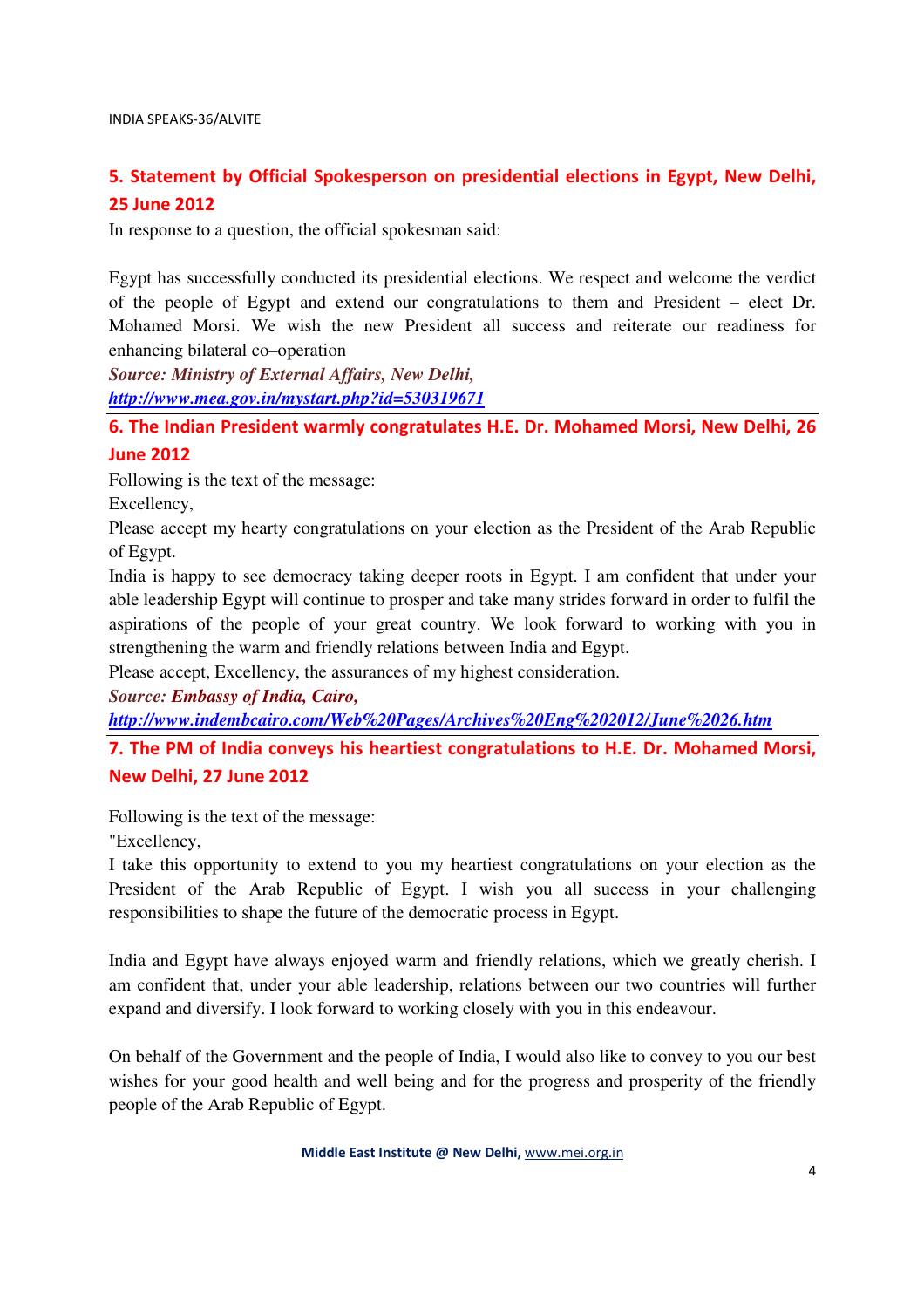Please accept, Excellency, the assurances of my highest consideration."

*Source: Embassy of India, Cairo,*

*http://www.indembcairo.com/Web%20Pages/Archives%20Eng%202012/June%2027.htm*

# c. Kuwait

8. Indian Classical Music Concert by Ustad Shujaat Husain Khan, Kuwait, 30 June 2012

National Council for Culture, Arts & Letters (NCCAL), Government of the State of Kuwait in cooperation with the Embassy of India, Kuwait organized an Indian Musical concert by highly acclaimed Sitar Maestro Ustad Shujaat Husain Khan on 29 June 2012 at 2000 hrs at Kuwait National Museum Auditorium. Ustad Shujaat Husain Khan is the son and disciple of the great Sitarist Ustad Vilayat Khan and belongs to the Imdad Khan gharana. He began public performances at the age of 6 yrs and has since performed in numerous prestigious musical festivals in India, Asia, Africa, North America and Europe. A large number of Kuwaiti dignitaries, distinguished Ambassadors and members of the Indian community in Kuwait attended the concert.

It was a rare treat for the music lovers cutting across nationalities in Kuwait. The vibrant and scintillating performance by Ustad Shujaat Husain Khan drew spontaneous applause from the enthusiastic audience in the Auditorium. The audience gave the Maestro and his accompanying musicians a standing ovation upon the conclusion of the performance.

*Source: Embassy of India, Kuwait,* 

*http://www.indembkwt.org/ShowNews.aspx?ID=58&SECTION=1*

# d. Libya

#### 9. Partial Lifting of Ban on Emigration to Libya, New Delhi, 15 June 2012

The Minister of Overseas Indian Affairs, Mr. Vayalar Ravi, has announced partial lifting of ban on emigration to Libya. The emigration to Libya was banned [with effect from] 21 February 2011 following the internal disturbances prevailing in that country. After an interim Government has taken over, the situation has improved. It has been noticed that there is growing demand for manpower in Libya in various sectors.

There have been repeated requests for sending required manpower from India to Libya. The manpower from other competitive markets like Bangladesh, Egypt, Philippines etc are arriving in Libya. It has therefore, been decided in consultations with Ministry of External Affairs and Indian Mission in Libya to partially lift the ban for emigration to Libya. Doctors and paramedical staff will be permitted to emigrate to Libya as the Libyan Health Ministry has approached our mission in Tripoli in this regard. Complete lifting of ban will be reviewed after considering the situation immediately after the conclusion of elections in Libya, i.e. after 15 July this year.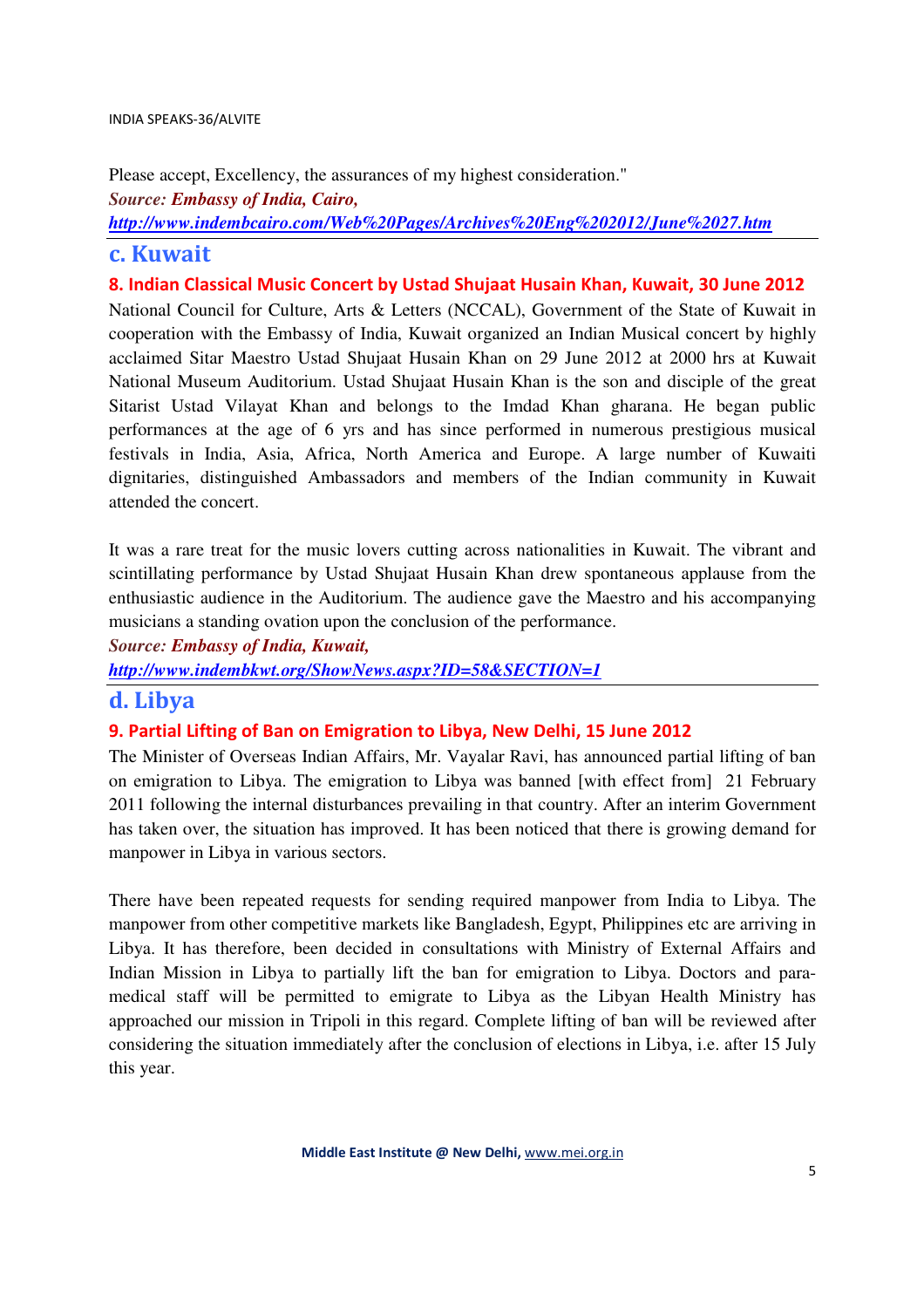#### *Source: Press Information Bureau, New Delhi, http://pib.nic.in/newsite/erelease.aspx?relid=84908*

#### e. Oman

# 10. Port call to Muscat by Indian Naval warships along with aircraft carrier Viraat, Muscat, 20 June 2012.

In India-Oman relations are exceptionally close having reached the level of a strategic partnership. In this framework, Indian Naval ships would be making a port call at Muscat from 21-23 June 2012. The ships scheduled to visit Muscat include the aircraft carrier *INS Viraat* accompanied by stealth frigate *INS Talwar* and indigenously built guided missile frigate *INS Ganga*. These three ships are part of the Western Fleet of the Indian Navy. Captain AB Singh, VSM, Commanding Officer of the aircraft carrier *INS Viraat* is the Officer in Tactical Command for this Carrier Task Group, which would return to India by end of this month.

*INS Viraat* was commissioned in the Indian Navy on 12 May 1987. The carrier operates the short-take-off fighter aircraft Sea Harriers with vertical landing capability. Antisubmarine helicopter Sea King 42B and Chetak helicopters for search and rescue purpose are also operated from the ship. The carrier is equipped with self-defence capability of anti-missile defence system and long-range surveillance system on a Maritime Domain Awareness network with other fleet ships and shore headquarters. These surveillance systems and sensors of her integral air assets and other screen ships of the formation enable her to maintain an enhanced surveillance bubble around the force. The Sea Harrier fighters are equipped with anti-shipping missiles (AShM), long-range beyond visual range air-to-air missiles (AAM), bombs and rockets. The Sea King helicopters are equipped with long-range radar, ESM suite, dunking Sonar and sonobuoys. The armaments carried by this helicopter include anti-submarine torpedoes, depth charges and antishipping missiles (AShM). The ship is manned by approximately 140 officers and 1400 sailors and has facilities and amenities to cater for requirements of all personnel onboard.

The other two frigates accompanying the Carrier Task Group are *INS Talwar* and *INS Ganga*. While *Ganga* has been indigenously built, *Talwar* has been built in Russia as per Indian design requirements. Both *Talwar* and *Ganga* are manned by around 30 officers and 300 sailors each. *INS Talwar* is fitted with long-range air surveillance radar and credible sonar for detection of submarines. *INS Talwar* carries one Air Early Warning (AEW) helicopter Kamov 31, a force multiplier against air threat. The arsenal onboard *Talwar* include long-range anti- shipping hypersonic cruise missiles, medium-range anti-aircraft and anti-missile surface-to-air missile (SAM) system, medium-range gun, close-in weapon system, anti-submarine rockets and torpedoes. *Talwar* is being commanded by Captain S K Chauhan. *INS Ganga* is armed with guided missiles, medium-range gun, anti-missile defence SAM system, close-in weapon system, anti-submarine torpedoes and state-of-the-art towed array sonar. *Ganga* has been designed to carry two Sea King 42B anti-submarine helicopters. She is commanded by Captain B R Prakash.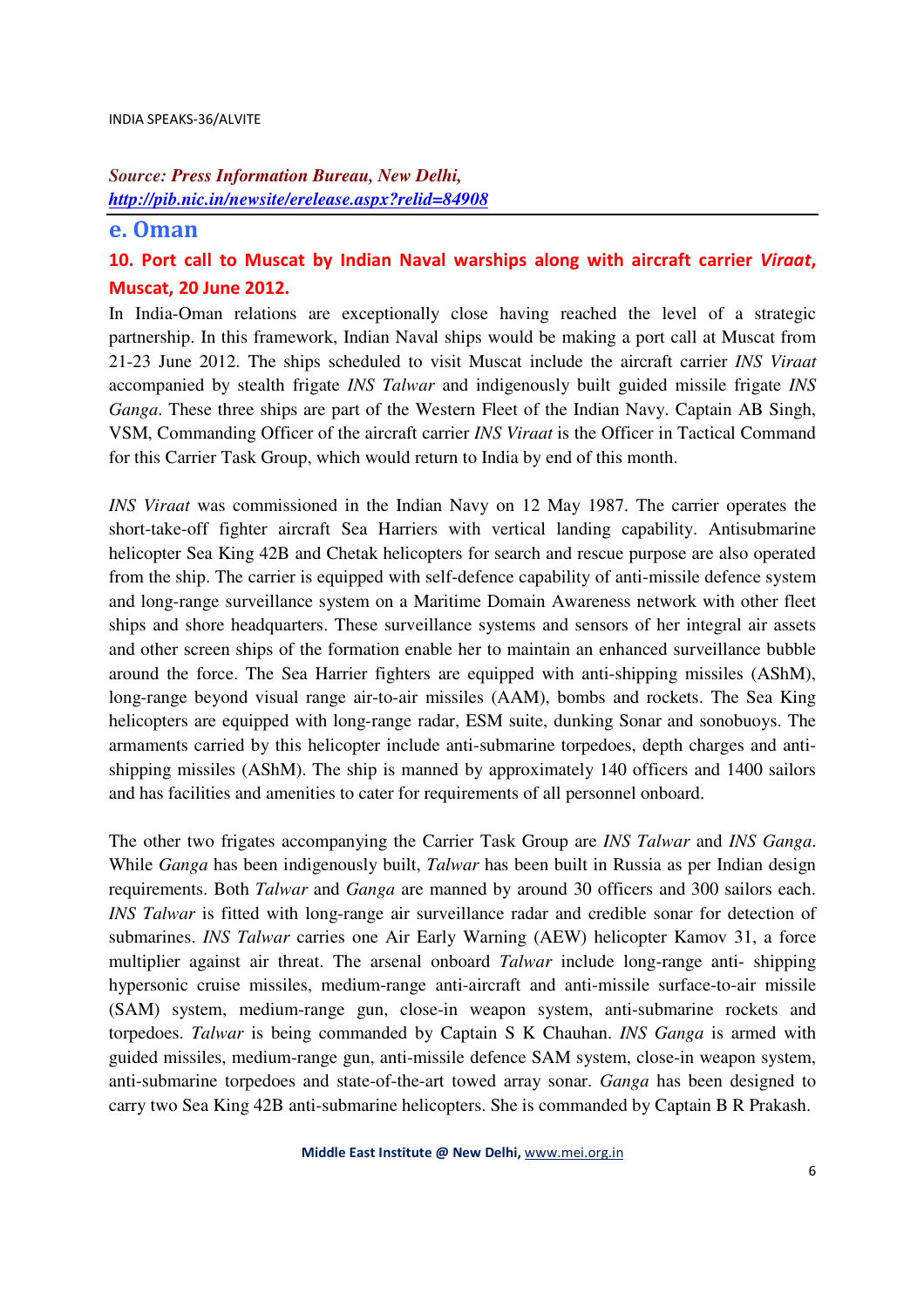The ships would be berthed alongside at Port Sultan Qaboos from 21-23 June. The ships would remain open for visit by the general public from 1000 hrs – 1600 hrs on Friday, 22 June 2012. All visitors are requested to carry proof of identity and park their vehicles outside the port in Jibroo yard. Shuttle buses would be available for the visitors between the ships and the parking area.

*Source: Embassy of India, Muscat*, *http://www.indemb-oman.org/What's-newprINS%20Viraat.asp*

11. Change of address of M/s BLS International (Outsourcing Agency), Muscat, 24 June 2012.

Thank All Indian nationals living in the Sultanate of Oman as well as Omani citizens and expatriate community staying in Oman are hereby informed that M/s BLS International, to whom Embassy of India, Muscat has outsourced passports, visa and passport related miscellaneous services, is shifting their current premises (situated at Trade Centre Building, behind Sheraton Hotel, Ruwi) to a new location with effect from 1 July 2012.

The address of the new location of M/s BLS International and new phone/fax numbers are as under

Unit No 108 – First Floor, Al Makhtabi Building, Wattaya, Muscat Phone: 24566080, 24566050, 24566131 Fax: 24566191

The location map of the new premises is as below: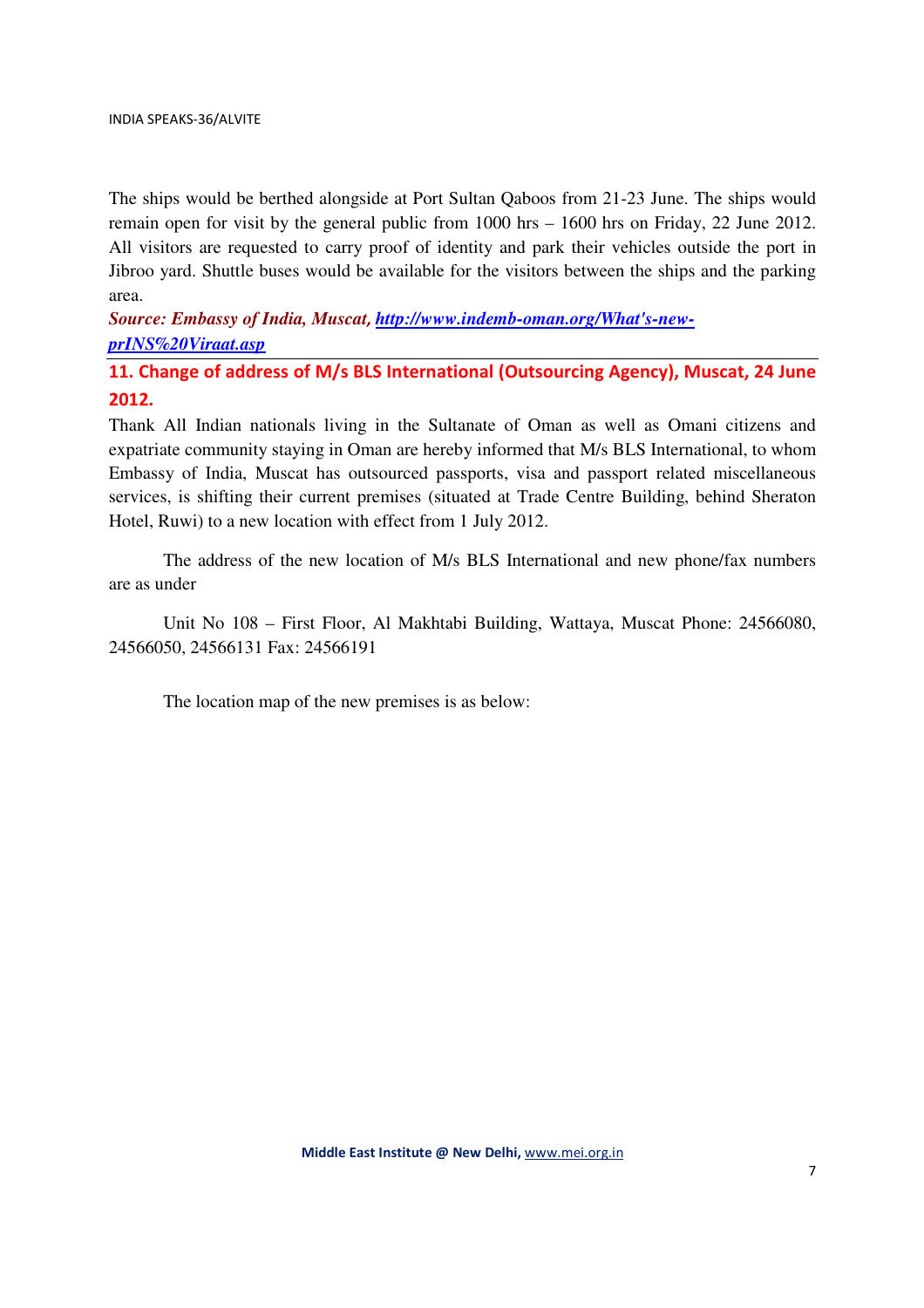

Due to shifting to new premises, M/s BLS International will remain closed from 28 June 2012 (Thursday) to 30 June 2012 (Saturday).

#### *Source: Embassy of India, Muscat, http://www.indemb-oman.org/What's\_New.asp*

#### 12. Indian Industrial delegation visits Oman, Muscat, 25 June 2012

In order to strengthen vibrant economic-commercial relations between India and the Sultanate of Oman, the Embassy of India, Muscat organized a visit of an Indian industrial delegation to Oman from June 22-26, 2012 to explore the opportunities for new business and industrial tie-ups. The 10 member delegation coordinated by the Confederation of Indian Industries (CII) and was led by Mr. KKM Kutty, Past Chairman, CII (SR) and CEO & Managing Director, South West Group of Companies.

The delegation comprised of leading Indian Industries in various sectors viz. Agri - Equipment/Tractors; Financial & Consultancy; Automobile, Industrial, Marine and Oil field Applications; Infrastructure; Infrastructure Development ; Engineering & Projects; Chemicals & Fertilizers; Electrical Control System – Power Management System, Generator Synchronization, Automation & Battery Charges for Industries like petro-chemical, oil and gas, substations, desalination plants; Oil & Gas, Construction and allied activities and IT & Enables services (ITES).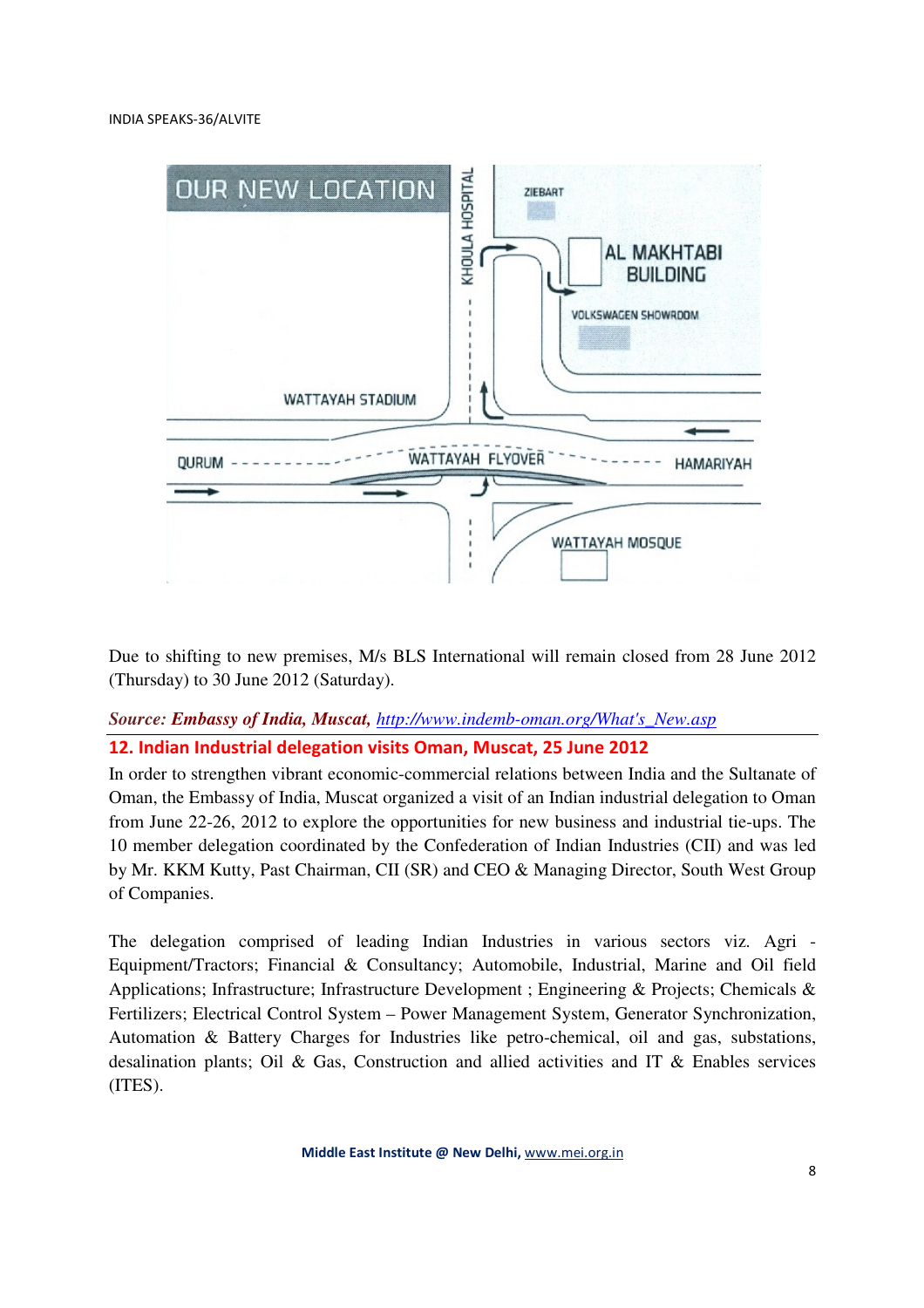The delegation had held a Business seminar and Business-to-Business Business Meet (B2B) with Omani businessmen at Oman Chamber of Commerce and Industry (OCCI) on June 25, 2012. The Embassy hosted a Business interaction with the prominent Omani business groups on June 23, 2012 at the Embassy auditorium.

Indian delegations' visit offered a unique opportunity for Omani businessmen to meet the Indian businessmen in the above mentioned sectors right under one roof in Muscat.

Ambassador of India to the Sultanate H.E. J.S. Mukul stated that the visit of the Indian industrial delegation would further strengthen the vibrant commercial and investment relations between India and Oman which are strategic partners. Ambassador Mukul further mentioned that India-Oman bilateral trade exchanges had crossed the US\$ 5 billion mark last year and investment flows were robust.

*Source: Embassy of India, Muscat*, *http://www.indemb-oman.org/What's-new-prCII.asp*

# f. Saudi Arabia

# 13. Open House for the community members at the Embassy of India, Riyadh on Thursday 14th June, 2012 from 0900 hrs to 1200 hrs, Riyadh, 11 June 2012

The Embassy of India Riyadh would be holding next Open House for Indian citizens to address their problems\grievances on Thursday, 14 June 2012 in the Embassy premises from 0900 hrs to 1200 hrs.

During the Open House, members of the community can meet His Excellency Mr. Hamid Ali Rao Ambassador of India to the Kingdom of Saudi Arabia and other officers of the Embassy to discuss their consular, labour-welfare and any other issues.

All interested members of the community are invited to attend the Open House.

*Source: Embassy of India, Riyadh,*

*http://www.indianembassy.org.sa/Content.aspx?ID=790&PID=691*

14. Prime Minister's condolence message on the demise of His Royal Highness Prince Naif bin Abdul-Aziz Al Saud, New Delhi, 16 June 2012

In a message to the Custodian of the Two Holy Mosques, His Majesty King Abdullah bin Abdul-Aziz Al Saud, the Prime Minister expressed his "profound sorrow and deep grief" on the demise of His Royal Highness Prince Naif bin Abdul-Aziz Al Saud, Crown Prince and Deputy Prime Minister and Minister of Interior of the Kingdom of Saudi Arabia,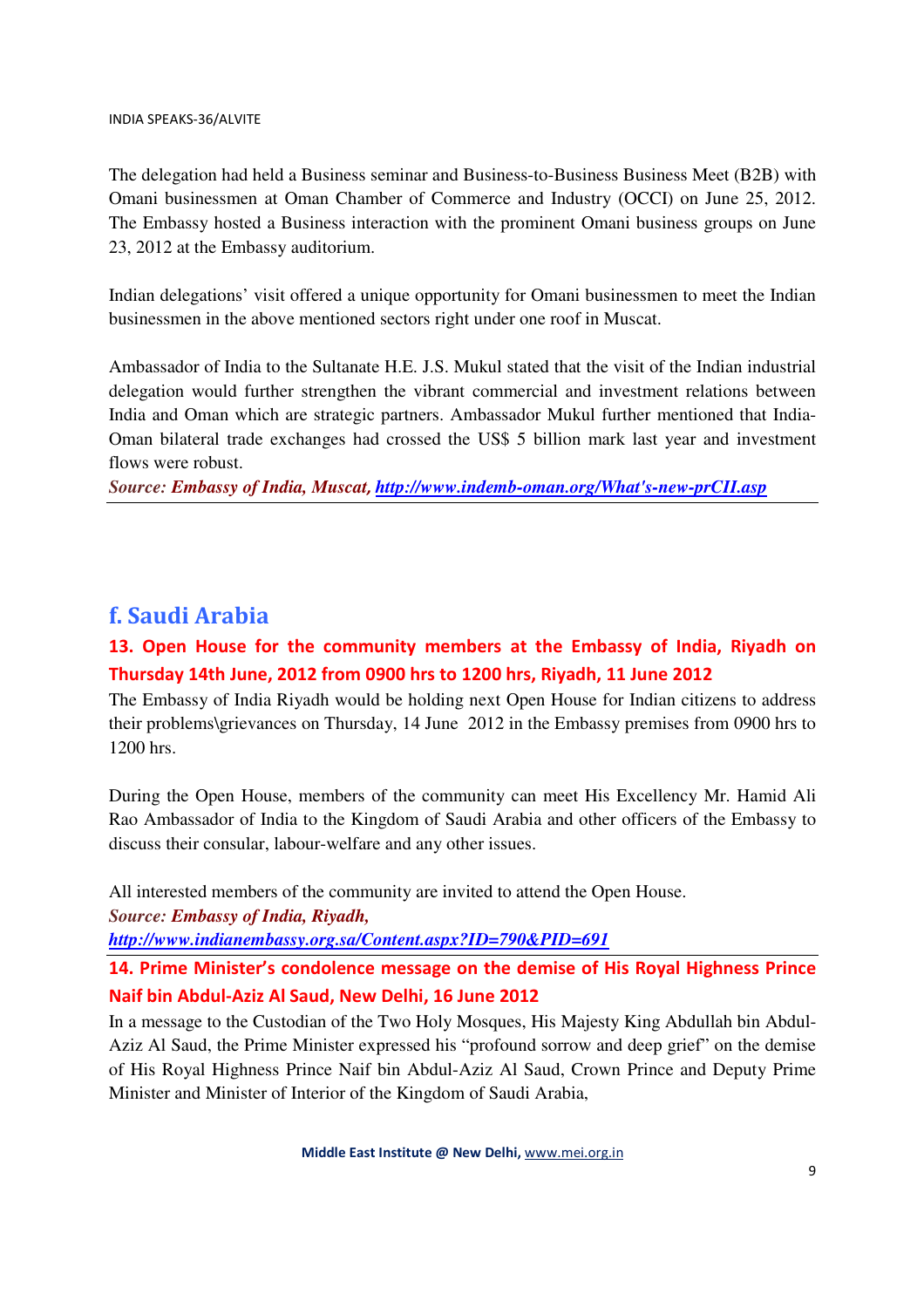In his message the Prime Minister conveyed the "deepest condolences" of the Government and people of India and said that "His Royal Highness Prince Naif will always be remembered and admired for his outstanding contribution towards the development of the Kingdom of Saudi Arabia in many different fields."

A senior Minister is being deputed by the Government of India to attend the funeral of Prince Naif bin Abdul-Aziz Al Saud.

*Source: Prime Minister's Office, New Delhi, http://pmindia.nic.in/pmmessageappeals.php?nodeid=398*

15. On the assumption of charge as Crown Prince and Deputy Prime Minister of the Kingdom of Saudi Arabia, Vice-President of India H.E. Mr. M. Hamid Ansari and Prime Minister of India Dr. Manmohan Singh have sent letters of felicitations addressed to His Royal Highness Prince Salman bin Abdul-Aziz Al-Saud, New Delhi, 23 June 2012

In his message to the Crown Prince, Vice-President emphasized the value which India places in its close and strategic relationship with the Kingdom of Saudi Arabia and mentioned "I am confident that under your able guidance, our relations will further strengthen and diversify for the mutual benefit of our peoples".

Prime Minister, in his message, underlined the high importance India attaches to its strategic partnership with the Kingdom of Saudi Arabia and expressed confidence in the leadership of Crown Prince Salman bin Abdul-Aziz Al-Saud and stated "under your able guidance, the relations between our two countries will continue to expand and strengthen to the benefit of both our peoples".

*Source: Embassy of India, Riyadh,*

*http://www.indianembassy.org.sa/Content.aspx?ID=790&PID=691*

16. Statement of MOS E. Ahamed on the appointment of HRH Prince Salman bin Abdul-Aziz Al Saud as the Crown Prince and Deputy Prime Minister, New Delhi, 25 June 2012

Minister of State for External Affairs and Human Resources Development Mr. E. Ahamed in a statement expressed deep felt warm congratulations to His Royal Highness Prince Salman bin Abdul-Aziz Al Saud on his nomination to the position of Crown Prince to Kingdom of Saudi Arabia by the Custodian of Two Holy Mosques. It is heartening to see an able administrator with vast knowledge and experience on wide range of issues concerning Kingdom as well as international arena selected as Crown Prince to Kingdom of Saudi Arabia. As the Governor of Riyadh, His Royal Highness Prince Salman bin Abdul-Aziz Al Saud, showed his capability as a benevolent ruler under the Custodian of Two Holy Mosques. His treatment of Indian Expatriates is praise worthy. His visit to India in April 2010 is a landmark visit of Saudi Rules after historic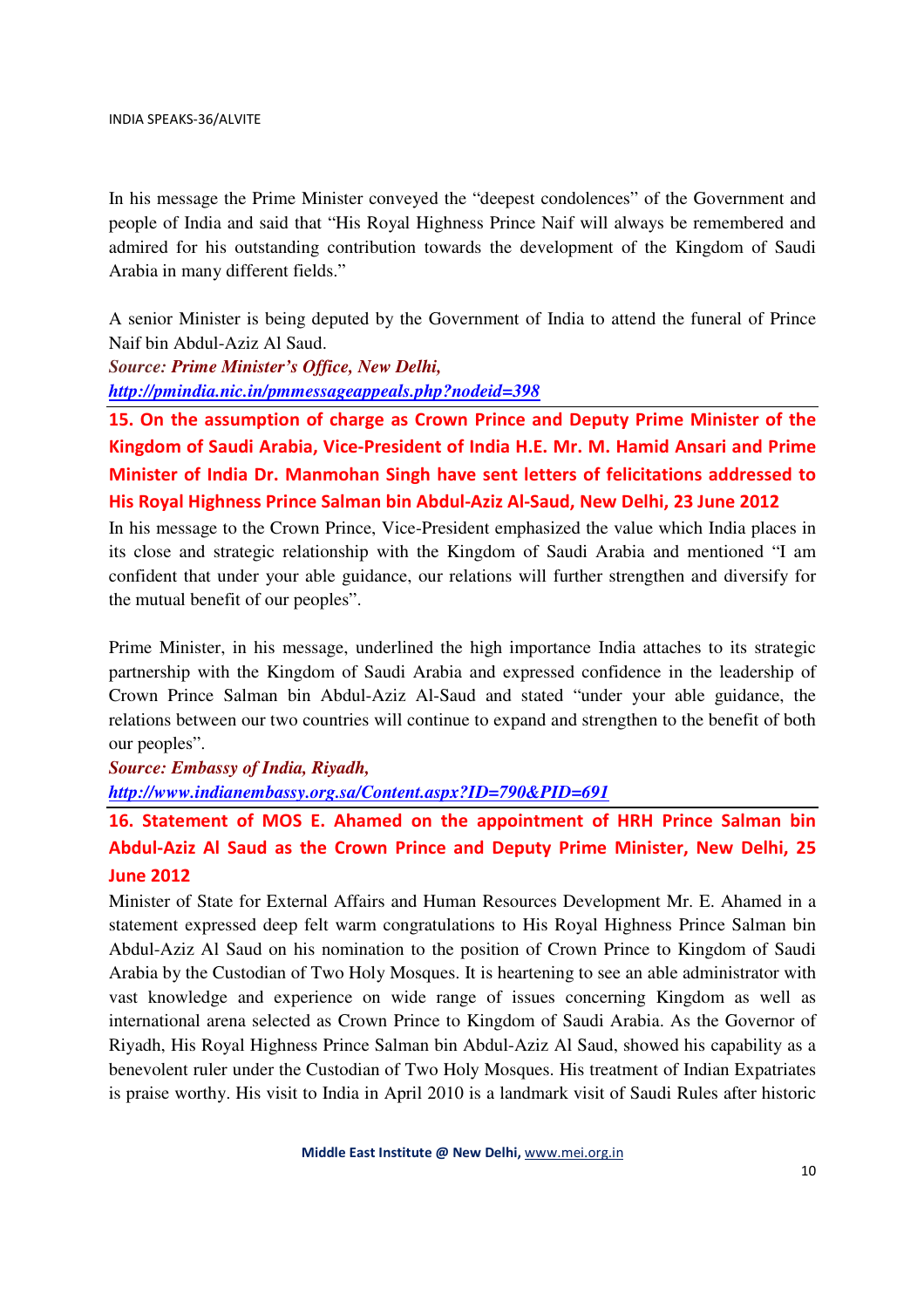visit of the Custodian of Two Holy Mosques. I am very happy to say that nominating His Royal Highness Prince Salman bin Abdul-Aziz Al Saud as Crown Prince of the Kingdom, by Custodian of Two Holy Mosques, put right person in right place.

May Allah bless His Royal Highness Prince Salman bin Abdul-Aziz Al Saud.

#### *Source: Embassy of India, Riyadh,*

*http://www.indianembassy.org.sa/Content.aspx?ID=790&PID=691*

17. Open House for the community members at the Embassy of India, Riyadh on Thursday 19th July, 2012 from 0900 hrs to 1200 hrs, Riyadh, 25 June 2012

The Embassy of India Riyadh would be holding next Open House for Indian citizens to address their problems\grievances on Thursday, 19 July 2012 in the Embassy premises from 0900 hrs to 1200 hrs.

During the Open House, members of the community can meet His Excellency Mr. Manohar Ram, Cd'A and other officers of the Embassy to discuss their consular, labour-welfare and any other issues.

All interested members of the community are invited to attend the Open House.

*Source: Embassy of India, Riyadh,*

*http://www.indianembassy.org.sa/Content.aspx?ID=790&PID=691*

# g. Syria

18. Explanation of Vote by India on Human Rights Situation in Syria and the recent killings in El-Houla at the 19th Special Session of the Human Rights Council, Geneva, 1 June 2012.

Madam President,

India has consistently supported all efforts to resolve the Syrian crisis through an inclusive Syrian-led political process. To this end, we have given our full support for the mission of Joint Special Envoy Mr. Kofi Annan.

We strongly condemn the El-Houla incident, which has resulted in death of over a hundred innocent civilians including women and children and have therefore intended to vote for this resolution. The incident underscores what the situation can lead to if there is any further delay in the complete cessation of violence. We expect that the Commission of Inquiry will be able to identify those responsible for these heinous attacks and provide clarity on the events that led to it. We sincerely hope all concerned will cooperate to ensure an objective process of inquiry into these terrible events.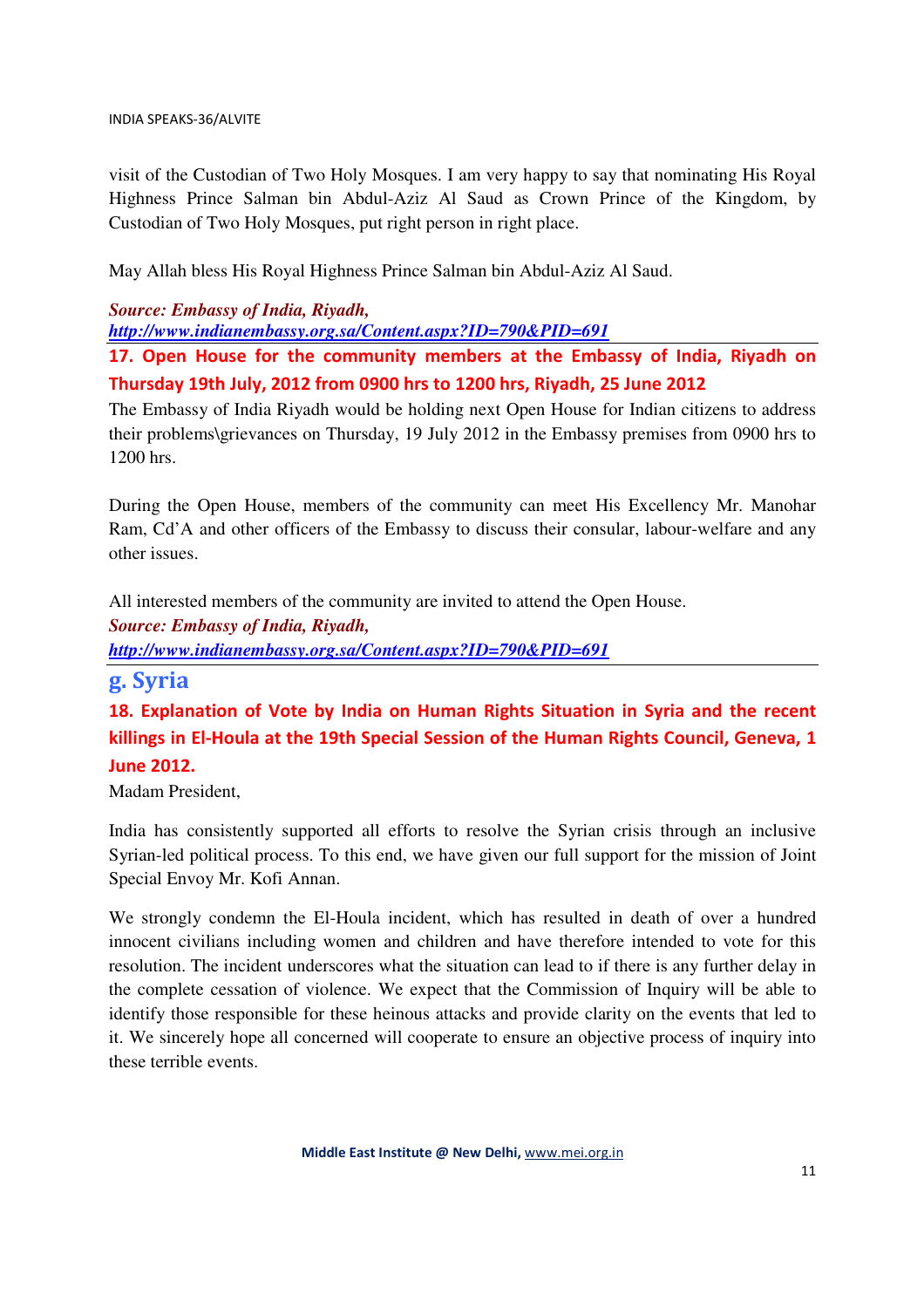We strongly believe that all parties need to abjure violence for there to be a genuine chance for a realistic and lasting solution to the Syrian crisis. We urge all sides to comply with their obligations under the Annan plan.

Thank you, Madam President.

# *Source: Ministry of External Affairs, New Delhi, http://www.mea.gov.in/mystart.php?id=530119591* VOTING ON THE RESOLUTION S-19/1 [THE DETERIORATING SITUATION OF HUMAN RIGHTS IN THE SYRIAN ARAB REPUBLIC, AND THE RECENT KILLINS IN EL-HOULEH]

The Human Rights Council,

*Recalling* General Assembly resolutions 66/176 of 19 December 2011 and 66/253 of 16 February 2012, Human Rights Council resolutions S-16/1 of 29 April 2011, S-17/1 of 22 August 2011, S-18/1 of 2 December 2011, 19/1 of 1 March 2012 and 19/22 of 23 March 2012, and Security Council resolutions 2042 (2012) of 14 April 2012 and 2043 (2012) of 21 April 2012,

*Condemning* the killings, confirmed by United Nations observers, of dozens of men, women and children and the wounding of hundreds more in the village of El-Houleh, near Homs, in attacks that involved the wanton killing of civilians by shooting at close range and by severe physical abuse by pro-regime elements and a series of Government artillery and tank shelling of a residential neighbourhood, and reiterating that all violence in all its forms by all parties must cease,

*Recalling* that, in a statement made on 27 May 2012, the United Nations High Commissioner for Human Rights stated that the atrocities in El-Houleh may amount to crimes against humanity, and noting her repeated encouragement to the Security Council to refer the situation in the Syrian Arab Republic to the International Criminal Court,

*Reaffirming* its strong commitment to the sovereignty, independence, unity and territorial integrity of the Syrian Arab Republic and to the principles of the Charter of the United Nations,

1. *Condemns in the strongest possible terms* such an outrageous use of force against the civilian population, which constitutes a violation of applicable international law and of the commitment of the Government of the Syrian Arab Republic, under Security Council resolutions 2042 (2012) and 2043 (2012), to cease violence in all its forms, including the cessation of the use of heavy weapons in population centres;

2. *Condemns in the harshest terms* the outrageous killing of forty-nine children, all under the age of 10;

3. *Deplores* the fact that the recent killings in El-Houleh occurred in a context of continued human rights violations in the Syrian Arab Republic, including ongoing arbitrary detentions, hindered access for the media and restrictions of the right to peaceful assembly;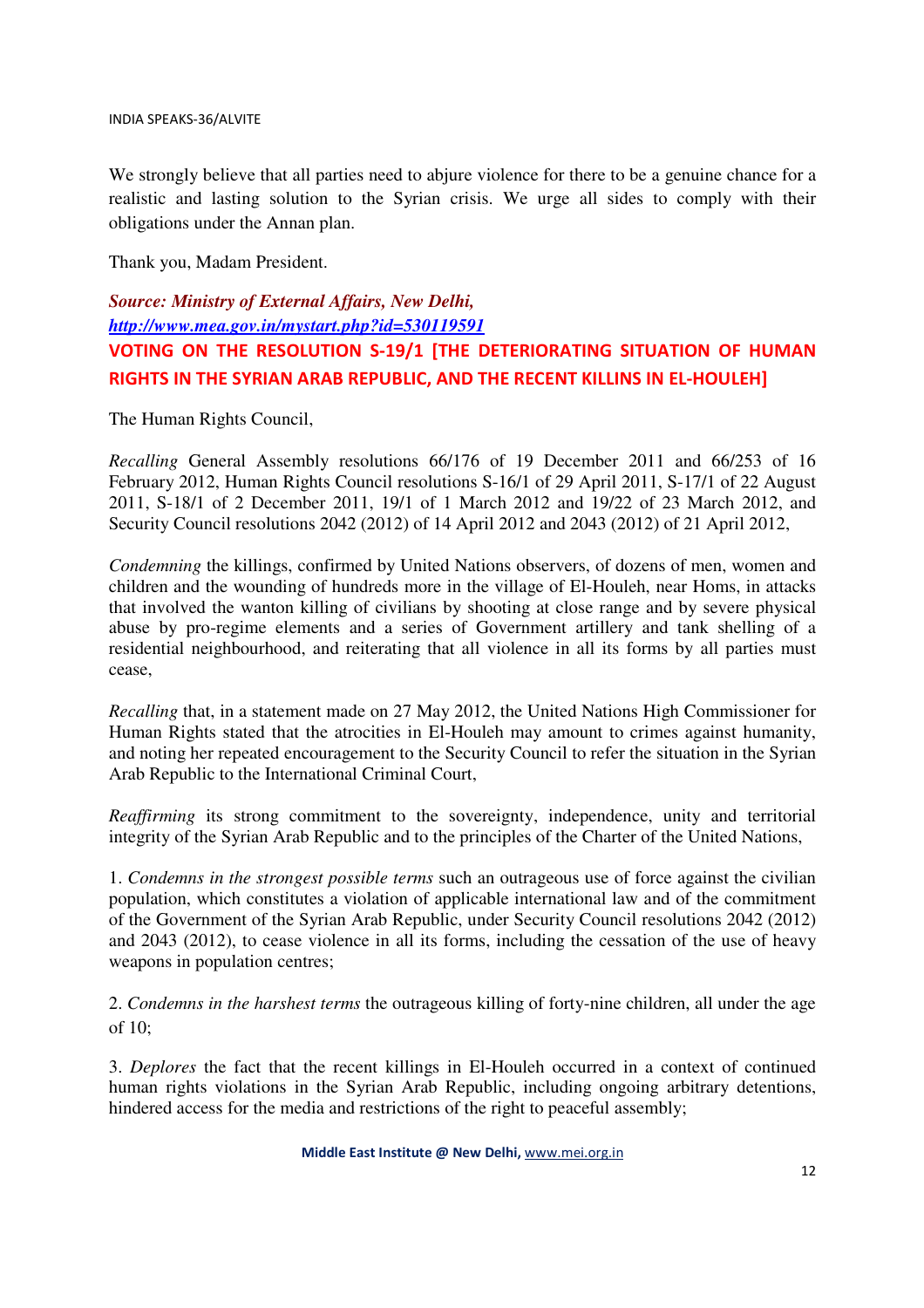4. *Emphasizes* the continued failure of the Syrian authorities to protect and promote the rights of all Syrians, including through repeated and systematic violations of human rights;

5. *Reiterates* its urgent call upon the Syrian authorities to put an immediate end to all violence and all human rights violations, and to meet their responsibility to protect their populations;

6. *Calls once again upon* the Syrian authorities to immediately allow United Nations human rights mechanisms and missions full and unfettered access and freedom of movement within the Syrian Arab Republic;

7. *Stresses* the need to conduct an international, transparent, independent and prompt investigation into violations of international law with a view to hold to account those responsible for widespread, systematic and gross human rights violations, including those violations that may amount to crimes against humanity;

8. *Requests* the commission of inquiry to urgently conduct a comprehensive, independent and unfettered special inquiry, consistent with international standards, into the events in El-Houleh and, if possible, to publicly identify those who appear responsible for these atrocities, and to preserve the evidence of crimes for possible future criminal prosecutions or a future justice process, with a view to hold to account those responsible, and also requests the commission to provide a full report of the findings of its special inquiry to the Human Rights Council at its twentieth session, and to coordinate, as appropriate, with relevant United Nations mechanisms;

9. *Calls upon* the Syrian authorities to cooperate fully with the commission of inquiry and to accord it full and unfettered access to the Syrian Arab Republic to conduct its work;

10. *Calls upon* all States Members of the United Nations to assist the commission of inquiry in its mission by providing the support necessary for it to achieve its objectives, including, but not limited to, Member States calling upon the Syrian authorities to grant the commission the access required to conduct its work;

11. *Calls upon* the Syrian authorities to grant immediate, unimpeded and full access of humanitarian organizations to all areas of the Syrian Arab Republic in order to allow them to provide relief and humanitarian assistance, and calls on all sides to respect the safety of humanitarian workers;

12. *Requests* the cooperation, as appropriate, of other relevant United Nations bodies with the commission of inquiry to carry out its mission, and requests the assistance of the United Nations High Commissioner for Human Rights and the Secretary-General in this regard;

13. *Calls for* the urgent, comprehensive and immediate implementation of all elements of the sixpoint proposal of the Joint Special Envoy of the United Nations and the League of Arab States, Kofi Annan, as annexed to Security Council resolution 2042 (2012) without any preconditions;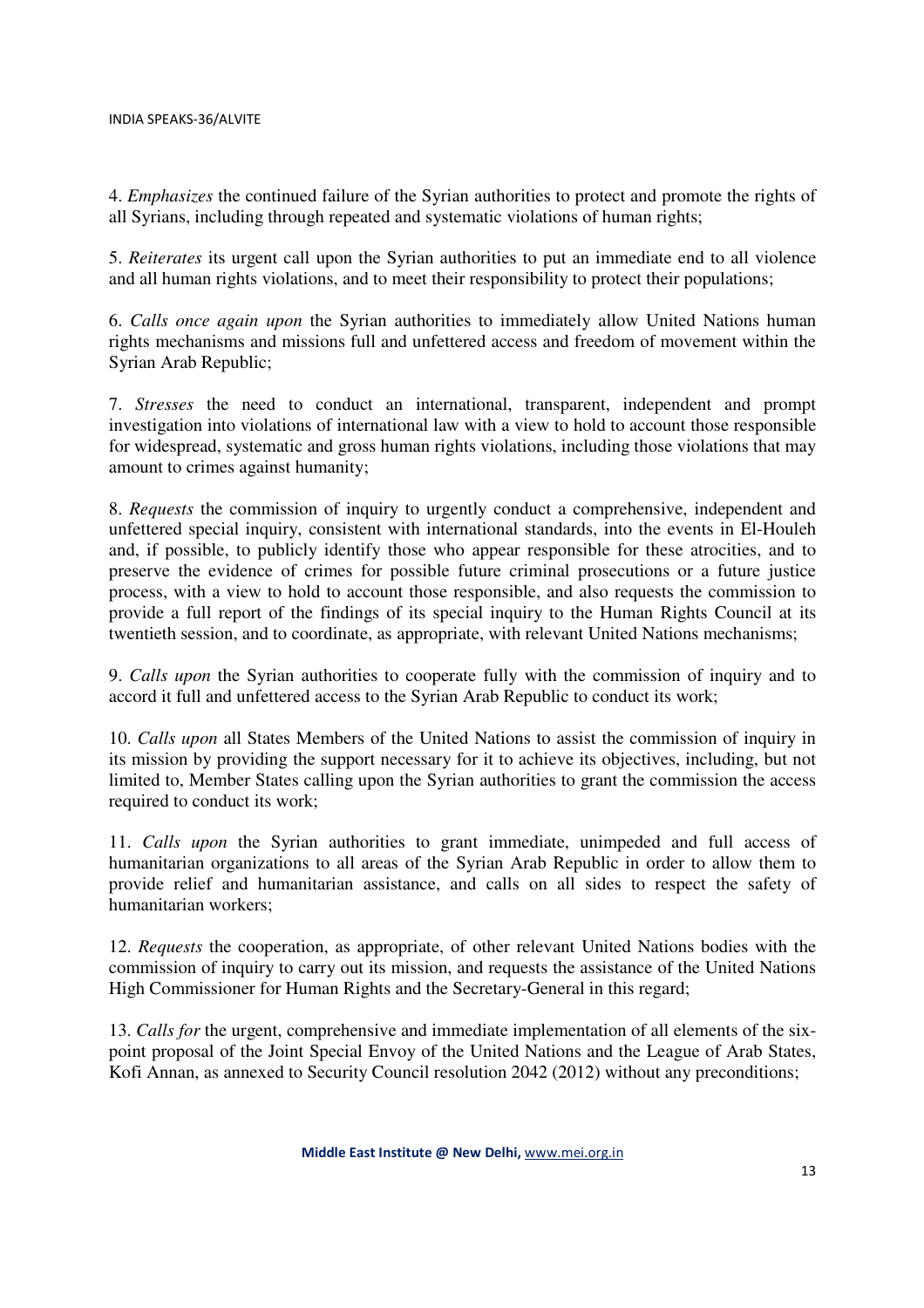14. *Invites* the Joint Special Envoy for the United Nations and the League of Arab States to provide a briefing to the Human Rights Council at its twentieth session;

15. *Decides* to remain seized of the matter.

2ndmeeting 1 June2012

[Adopted by a recorded vote of 41 to 3, with 2 abstentions. The voting was as follows:

In favour:

Angola, Austria, Bangladesh, Belgium, Benin, Botswana, Burkina Faso, Cameroon, Chile, Congo, Costa Rica, Czech Republic, Djibouti, Guatemala, Hungary, **India**, Indonesia, Italy, Jordan, Kuwait, Kyrgyzstan, Libya, Malaysia, Maldives, Mauritania, Mauritius, Mexico, Nigeria, Norway, Peru, Poland, Qatar, Republic of Moldova, Romania, Saudi Arabia, Senegal, Spain, Switzerland, Thailand, United States of America, Uruguay

Against: China, Cuba, Russian Federation

Abstaining: Ecuador, Uganda]

*Source: United Nations Human Rights, Geneva, http://www.ohchr.org/Documents/HRBodies/HRCouncil/SpecialSession/Session19/A-HRC-RES-S-19-1\_en.pdf*

19. Statement by Ambassador Hardeep Singh Puri, Permanent Representative, at the informal plenary meeting of the UN General Assembly on the situation in Syria, New York, 7 June 2012

Thank you, Mr. President.

At the outset, I would like to thank you, Mr. President, for convening this meeting of the General Assembly. I would also like to thank the Secretary General H.E. Mr. Ban Ki-moon, Joint Special Envoy Mr. Kofi Annan, the Secretary General of the League of Arab States Dr Nabil El-Araby and the representative of the High Commissioner for Human Rights for their statements on the situation in Syria.

Mr. President, India continues to remain deeply concerned at the deteriorating situation in Syria. Attacks against civilians and security forces have intensified over the last few weeks and have taken a significant toll. Meanwhile, we have also witnessed a sharp increase in the number of terrorist attacks in different parts of the country. The year-long crisis has also created a difficult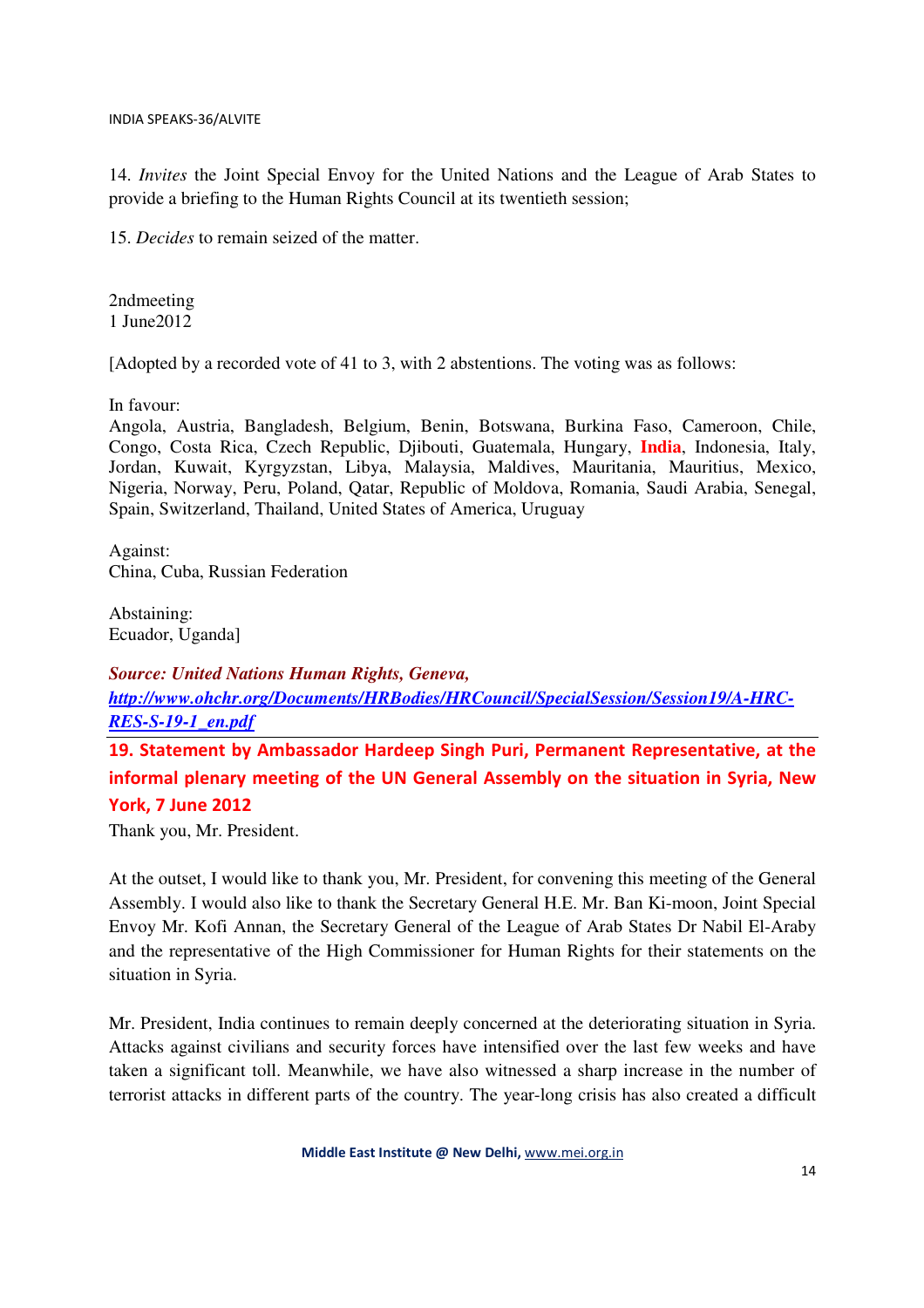humanitarian situation, and as many as a million Syrians are said to be in need of humanitarian assistance.

We strongly condemn all violence, irrespective of who the perpetrators are. We also condemn all violations of human rights.

Mr. President, India has, from the beginning of the crisis in Syria, called for a peaceful and inclusive political process to address the grievances of all sections of Syrian society. We have also been supportive of the efforts by the United Nations and the League of Arab States for a peaceful resolution of the crisis through a Syrian-led inclusive political process. In this context, we have been fully supportive of the efforts of Joint Special Envoy Kofi Annan.

The growing militarization of the conflict in Syria will have serious consequences for peace, stability and security not only in Syria but also in the larger region. A military approach to the Syrian crisis will not only further exacerbate the situation and fuel a large-scale sectarian civil war but also cause havoc by aiding and abetting terrorism and proliferation of weapons that will have serious consequences for the entire region and beyond.

What is needed, therefore, is that all sides to the conflict recommit themselves to the six-point plan of Mr. Annan and cooperate to create an environment conducive for launching an inclusive Syrian-led political process. This also calls for cessation of all outside support for armed groups and serious action against the terrorist groups operating in Syria. Expeditious action is required by all sides to cease violence. Progress should also be made on other aspects of the six-point plan, including provision of humanitarian assistance, access to and release of detainees, and full respect for political and civil rights of all Syrians. Only thus can the legitimate aspirations of the Syrian people be met while ensuring respect for Syria's sovereignty, unity and territorial integrity.

With this objective in view, we believe that the Joint Special Envoy should be given sufficient time, space and flexibility to pursue his mandate. There should be one mediation process led by Mr. Annan and his efforts should be fully supported. No action should be taken by any side, inside or outside Syria, to derail the Annan Mission.

In this context, we commend UNSMIS and its observers for their work in a difficult situation. All parties should ensure safety and security of observers and provide them an environment in which they can implement their mandate independently, impartially and fairly. All parties should cooperate with the United Nations so that urgently needed humanitarian assistance can be provided to those in need. The concerned parties should also cooperate with the United Nations so that violations of human rights and other crimes, including the recent incident in El-Houleh, are fully investigated and their perpetrators brought to justice.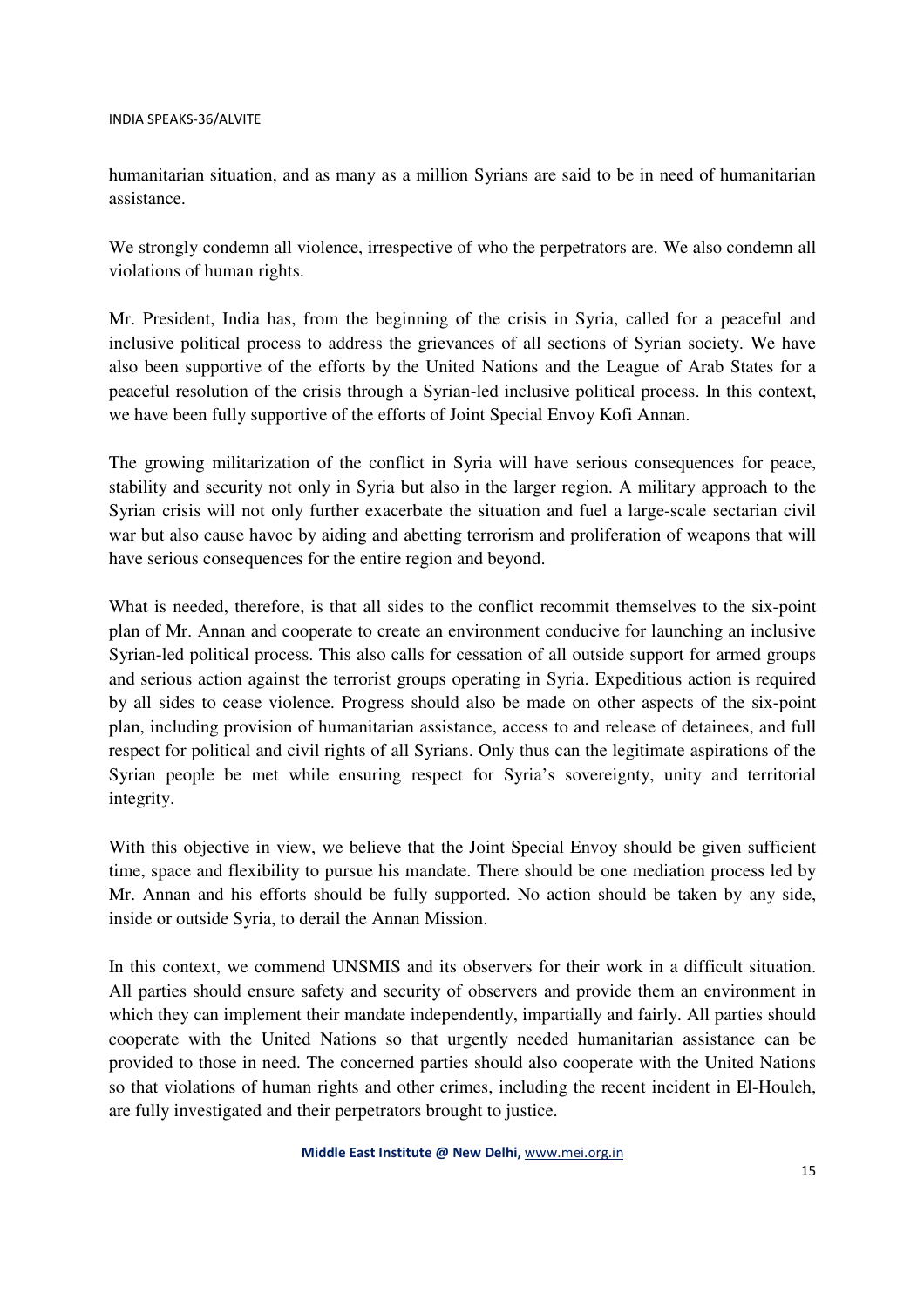In conclusion, Mr. President, I would reiterate India's full support to UNSMIS and Mr. Annan's efforts to resolve the Syrian crisis through an inclusive Syrian-led political process without any further bloodshed.

#### I thank you.

*Source: Permanent Mission of India to the United Nations, New York, http://www.un.int/india/2012/ind2032.pdf*

#### h. Turkey

# 20. India and Turkey signed an MoU for Enhancing Cooperation in the Field of Sports and Youth Activities, New Delhi, 5 June 2012

India and Turkey has signed a Memorandum of Understanding (MoU) for further developing relations in the field of sports and youth activities in order to promote and strengthen existing friendly relations and cooperation in the field of sports.

The MoU was signed by Mr. Ajay Maken, Minister of State (Independent Charge) for Youth Affairs & Sports on behalf of Government of India and by Mr. Suat Kilic, Turkish Minister for Youth & Sports, on behalf of the Government of the Republic of Turkey in Ankara (Turkey) today. Mr. Maken is currently on 3 days official visit to Turkey.

The MoU provides the framework for advancement of linkages and cooperation through sports and youth agencies of the respective Governments. The MoU also states that the Parties shall encourage and support exchanges of programmes, experiences, skills, techniques, information and knowledge in the several areas of cooperation in sports and youth activities, namely, training and competition of athletes and teams, training and technical assistance for coaches, exchange programmes and visits of sports leader, sports administrators, professional, technicians and sports support personnel and experts in the field of youth and sports, fostering youth tourism, organizing joint youth camps and friendly sports events and training, exchange and assistance programmes for sports sciences personnel and development of sports science.

The MoU further states that the cooperation under this shall be through exchange of sports experts, government officials, coaches and athletes and students in field of sports, exchange of teaching and curriculum materials on sports, collaboration on curriculum development, joint development and publication of materials and exchange of youth delegations to get acquainted with youth organizations and youth development programmes.

While speaking on the occasion, Mr. Maken expressed his hope that this MoU will pave the way for further enhancing traditional ties between both the countries especially among youth populations. Mr. Maken also congratulated Turkey on the Istanbul being shortlisted for Olympics 2020.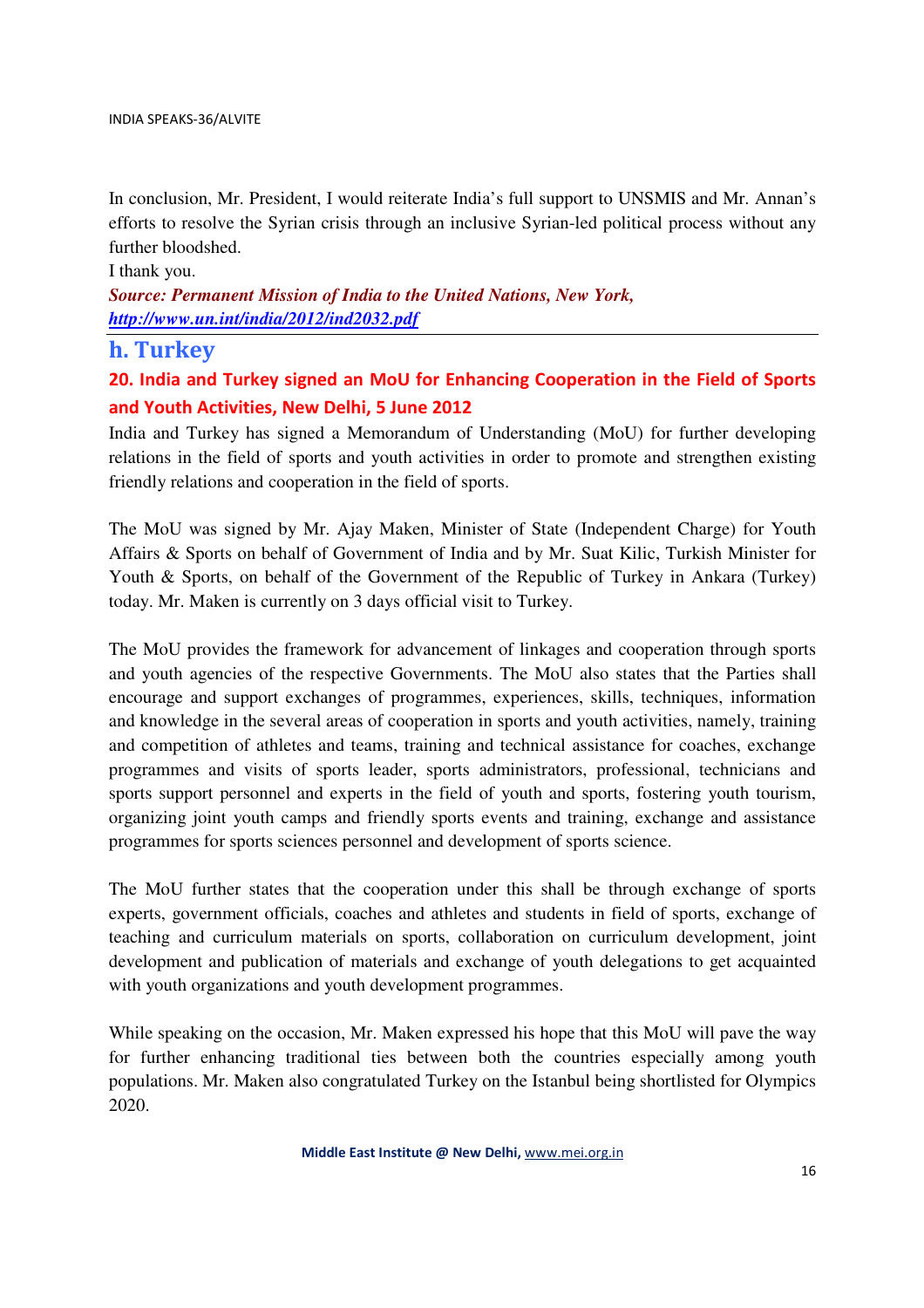# *Source: Press Information Bureau, New Delhi*, *http://pib.nic.in/newsite/erelease.aspx?relid=84692*

# Specific Issues

# i. Iran Nuclear Issue

21. Statement by Ambassador Manjeev Singh Puri, Acting Permanent Representative, briefing on 1737 Committee concerning Iran at the United Nations Security Council, New York, 12 June 2012

Thank you, Mr. President. At the outset, I would like to thank Ambassador Nester Osorio for presenting the 90-day report of the 1737 Committee. We commend his stewardship of the Committee, as also the professionalism with which the Committee has been implementing its mandate.

Mr. President, I would like to welcome the submission of the final report by the Panel of Experts, which was issued as an official document of the Security Council last week. We also welcome the extension last week of the mandate of the Panel till 9 July 2013.

 We expect that the Panel will continue to work under the direction of the 1737 Committee and assist the Committee in the implementation of the relevant resolutions of the Security Council. We appreciate the work, including outreach activities, that the Panel has been doing and encourage it to continue its work in strict compliance with the relevant resolutions of the Security Council in an independent, objective, transparent and impartial manner. The Panel should also continue the practice of briefing the Committee regularly on all its activities.

We also support the Chair's intention to hold an open briefing along with the Coordinator of the Panel of Experts in July 2012 for interested member-states on their mandates and to answer questions that member-states may have. We think that the briefing will also provide an opportunity for the Committee and the Panel to get views of the wider UN membership.

Mr. President, India has consistently supported the right of all nations to peaceful uses of nuclear energy in accordance with relevant international treaties to which they are a party. Iran should fully cooperate with the International Atomic Energy Agency (IAEA) to restore the confidence in the exclusively peaceful nature of its nuclear programme. In this connection, we welcome the recent exchanges between Iran and the IAEA, including the visit of the Director General of the Agency to Tehran. We hope that the outstanding technical issues concerning the Iranian nuclear programme will be resolved peacefully through Iran's cooperation with the IAEA.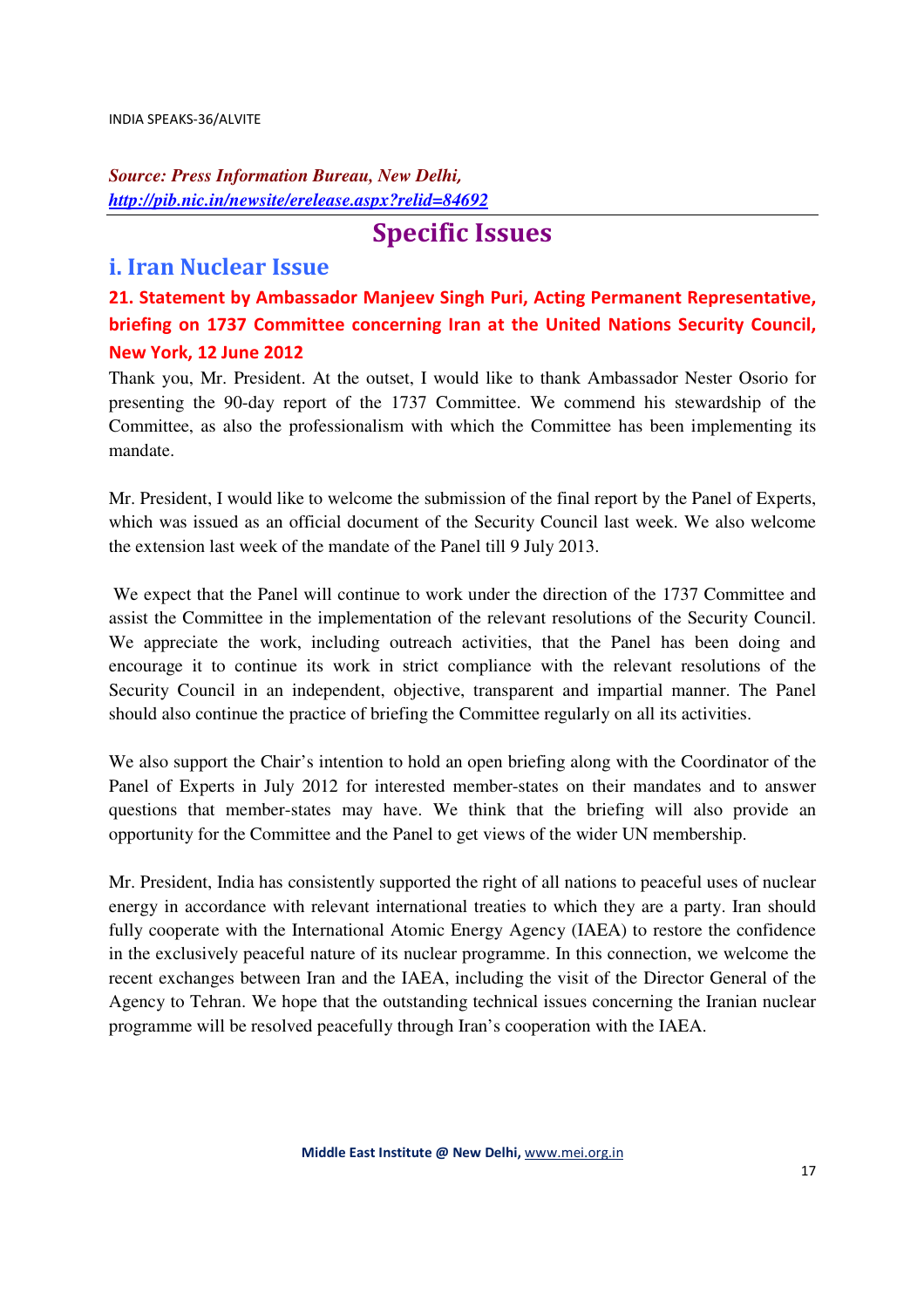We also welcome the talks between the  $P5 + 1$  and Iran held in Istanbul and Baghdad during the last two months. We think that these talks should continue and hope that the parties will be able to make progress in the next round scheduled for next week in Moscow.

Mr. President, India supports the full implementation of relevant resolutions of the Security Council concerning the Iranian nuclear issue. While implementing these resolutions, it is necessary that all efforts should be made so that legitimate trade and economic activities do not suffer.

Before I conclude, Mr. President, I would like to assure Ambassador Osorio of my delegation's continued cooperation to facilitate the work of the 1737 Committee. I thank you.

*Source: Permanent Mission of India to the United Nations, New York, http://www.un.int/india/2012/ind2035.pdf*

# Multilateral Issues/ Regional Issues

# j. India and the Middle East

22. Mr. Jaipal Reddy Holds Wide-Ranging Talks with his Counterparts from Iran, Saudi Arabia, Algeria and Qatar, Discussions Focus on Sourcing More Crude Oil, Lng, Lpg and Mutual Investments in Oil & Gas Sector, New Delhi, 14 June 2012

The Minister of Petroleum and Natural Gas Mr. S. Jaipal Reddy held a series of bilateral meetings with his counterparts from different countries at Vienna (Austria) on the sidelines of the on-goings 5th OPEC International Seminar today. The wide-ranging talks with his counterparts from Iran, Saudi Arabia, Algeria and Qatar were aimed at enhancing mutual cooperation in the oil  $\&$  gas sector. The talks focused on sourcing more crude oil, LNG, LPG and promoting investments in hydrocarbon sector projects. The discussions focused on enhancing cooperation in the oil and gas sector.

During the bilateral meeting with Mr. Rostam Ghasemi, Minister of Petroleum Iran, Minister raised the issue of the development of the South Pars Phase-12 by the OVL led consortium and sought more time for settling the contractual terms and conditions of the service contract between OVL and Iran Offshore Oil Company (IOOC). The Iranian Minister said that IOOC would be advised to resolve all pending issues and concerns at an early date.

Minister met Mr. Ali al-Naimi; Minister of Petroleum & Mineral Resources, Saudi Arabia and asked for another 5 million tons per annum of crude oil from Saudi Arabia over and above the 32 million tons it had imported during 2011-12. India also asked for an additional 1.5 million tons of LPG during the current year. Saudi Arabia is India's largest supplier of crude oil and LPG. Regarding SA Aramco and other companies investing in India's petrochemical and downstream